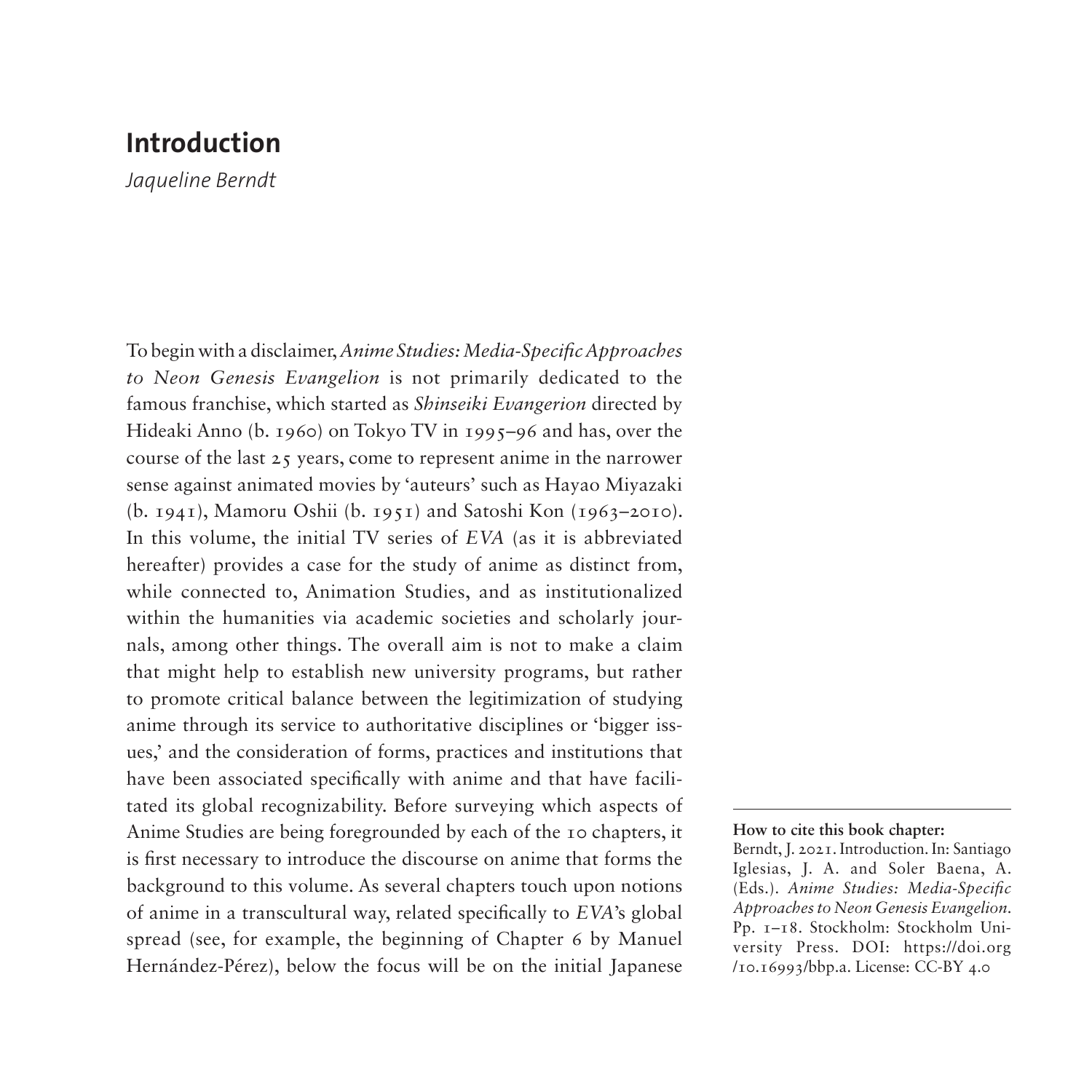context. Similar to Chapter 7 by Zoltan Kacsuk, which investigates the landmark role of *EVA* for *otaku* (geek) subculture as articulated by Japanese critics, the foregrounding of Japanese discourse is aimed not at generating Japanological expertise (i.e., using anime as a tool for knowledge about Japan), but complicating, or diversifying, the predominant English-language discourse on anime and illuminating a number of 'blind spots.' Consequently, this Introduction places an emphasis on the first two of the title's three components: the study of anime and the specificity of anime as media. Analytical and interpretative discussion of the third component, *EVA* itself, would go beyond the scope of an introduction and is therefore left to the individual chapters.[1](#page-1-0) That said, a summary of the first TV series' plot as well as a list of the main characters and a chart of their interrelations are provided in the Appendix. Chapter 2 by Ida Kirkegaard highlights the contingency of the researcher's primary sources in the case of a globally circulating anime like *EVA*; Chapters 8 and 9 by Olga Kopylova and Selen Çalık Bedir, respectively, address the ensuing franchise with regard to some of its segments.

Popular and academic discourse shows an inclination to use the word *anime* in the sense of 'Japanese animation' (and, in Roman languages, it is often replaced by the latter term). Initially an abbreviation of the Anglicism *animēshon*, it entered Japanese industry jargon in the early 1960s, when programs that would later be identified as anime circulated under the name of TV manga (*terebi manga*). In the late 1970s, anime came to spread among wider audiences along with animated Science Fiction series for young adults, beginning with *Uchū senkan Yamato* (*Space Battleship Yamato* or *Star Blazers*, dir. Leiji Matsumoto and Noboru Ishiguro, 1974–75) (Nishimura 2018: 246). In Japanese today, the word may designate many different things, ranging from animation in a general, transmedial and transcultural sense, to a specific type of animation based on mangaesque drawings, whether manually produced or computer-generated.

<span id="page-1-0"></span>1 See also Suvilay (2017) for an excellent textual analysis.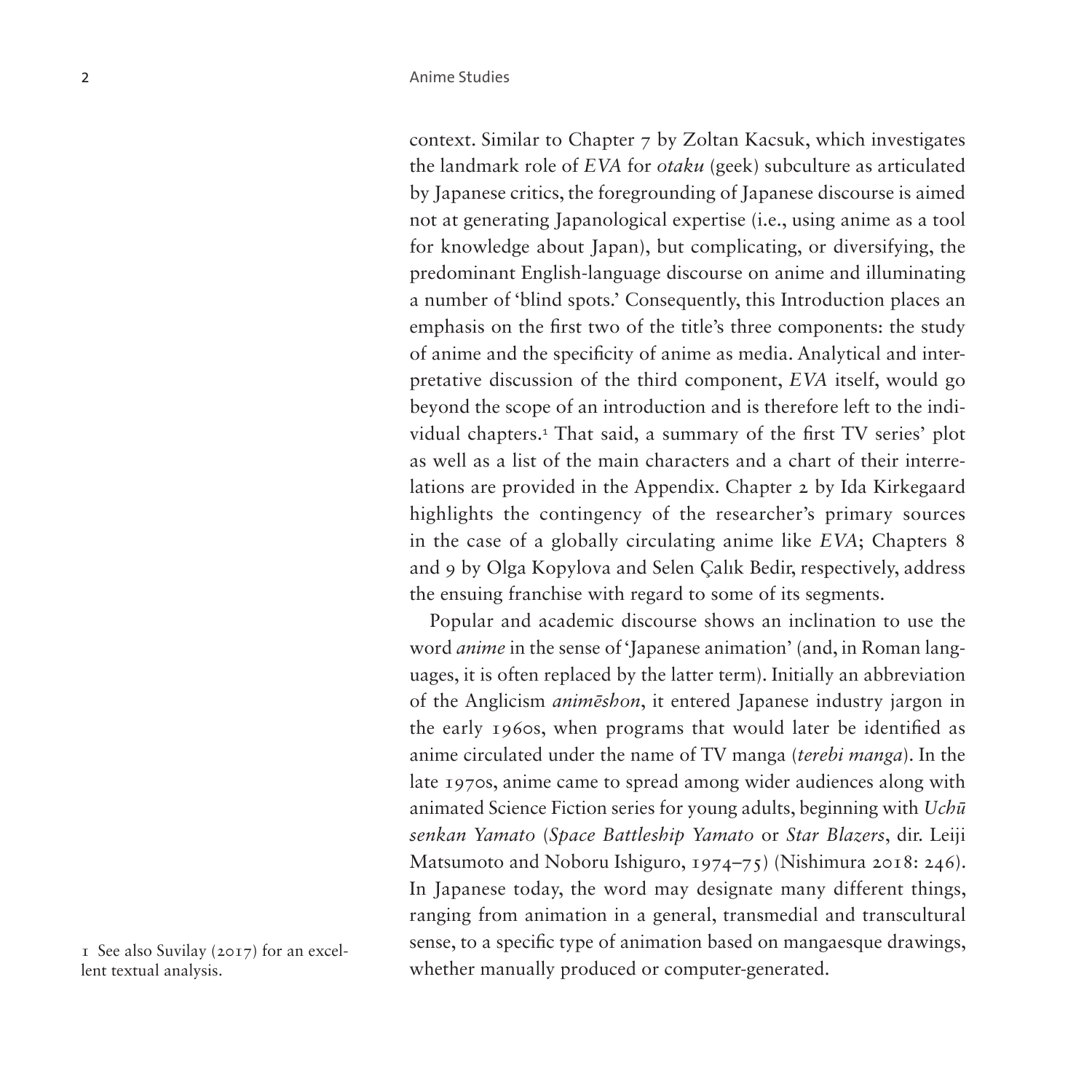This volume seeks to advocate the study of anime as distinct from Animation Studies, but not in an attempt to privilege the 'Japan' component, which has admittedly played a significant role thus far with regard to both the global dissemination of anime and Japan Studies as its gateway into academia (cf. Napier 2001; Bolton 2002; Lamarre 2002; for an overview, Berndt 2018). Due to anime's turn into an easily recognizable transnational media form, its national specification as "TV animation mainly broadcast in Japan" (Nishimura [2](#page-2-0)018: 245)<sup>2</sup> or Japanimation (the label under which it was first promoted outside of Japan around 1990) has lost relevance, and so has anime's categorization as a 'genre,' of movies in general or animated movies in particular, something that harks back to non-Japanese distributors and critics (Sano 2011: 77; Clements 2013: 3). The fact that a Film-Studies volume like *The Japanese Cinema Book* (Fujiki & Phillips 2020) still posits anime as a genre (in line with horror, melodrama, yakuza film, etc.) is indicative of an approach from the outside of anime viewership and research. On the inside, anime is conceived rather as media and more closely related to televisual than cinematic culture, up to and including 'new television' (cf. Lamarre 2020).

The use of the term *media* below follows art historian W. J. T. Mitchell and media theoretician Mark B. N. Hansen, who deliberately employ it in the collective singular as a "term capable of bridging, or 'mediating,' the [traditional] binaries (empirical versus interpretive, form versus content, etc.)" (2010: location 41 of  $\frac{205}{100}$ , going beyond technical mediums and a prioritizing of single artifacts to include aesthetic forms and social contexts in equal measure and thereby mediations, that is, interrelations. Accordingly, this volume's focus on media specificity is broader than modernist aesthetic notions of medium specificity as associated with the work of Clement Greenberg (1940) or Noël Carroll (1985). Rather, this volume agrees with *Storytelling Industries: Narrative Production in the 21st Century by Anthony N.* 2. Translations from Japanese are all *Industries: Narrative Production in the 21st Century by Anthony N.* 

<span id="page-2-0"></span>mine.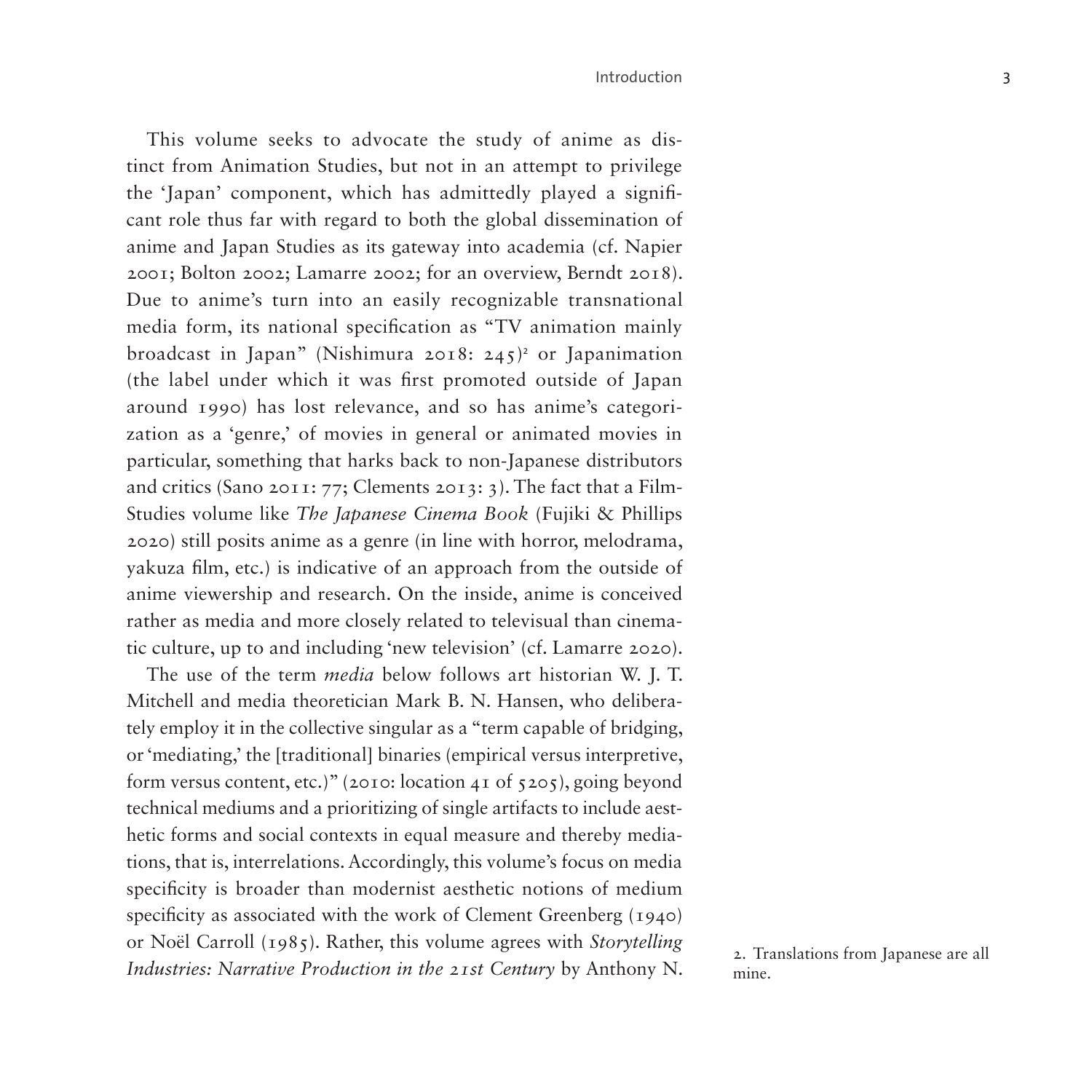Smith, who employs the term *medium* in a similar sense as Mitchell and Hansen use *media*. Smith sees both the 'semiotic' and the 'techni cal' (but not the 'cultural') approach to a given medium undermined by digitization, and he does not play off economics, policies or society against aesthetics either:

In the media convergence age, a given medium's distinct modes of production, circulation and reception, along with economic models, regulatory systems, and broader socio-cultural attitudes and practi ces underpinning these processes, can clearly set that medium apart in terms of its narrative constraints and affordances. (Smith 2018: 14)

Media scholar Lukas Wilde distinguishes, albeit for manga, but also applicable to anime, between three dimensions: semiotic-formal (i.e., artifact-oriented), material-technological (related to production, dist ribution and consumption in the narrow sense) and cultural-institu tional dimensions, all with their respective actors and practices (2018: 133). Approaches like these also help to avoid generalizations that lead to simplified juxtapositions between anime and live-action movies, or manga and literature, highlighting instead differentiation within given media according to socio-cultural field and genre, for example.

As a matter of fact, not all animation made in Japan is subsumed under the heading of anime, at least not in Japanese discourse and among researchers like those who form the core of the Japan Society for Animation Studies (JSAS; founded in 1999): critics and histori ans who have been working outside of academic institutions, clinical psychologists and art-college professors of animation, as well as scho lars in Media Studies. Strictly speaking, anime articulates TV and cel, or cel-look, animation in addition to 'Japan.' But, since the 1930s, cel animation has been employed in different ways and formats, with limited and full animation or TV series and movies for theat rical release being by far not the only ones. Pioneer Kenz ō Masaoka (1898–1988), for example, used cels to emulate silhouette animation striving for smooth movement and illusion of depth, that is, creating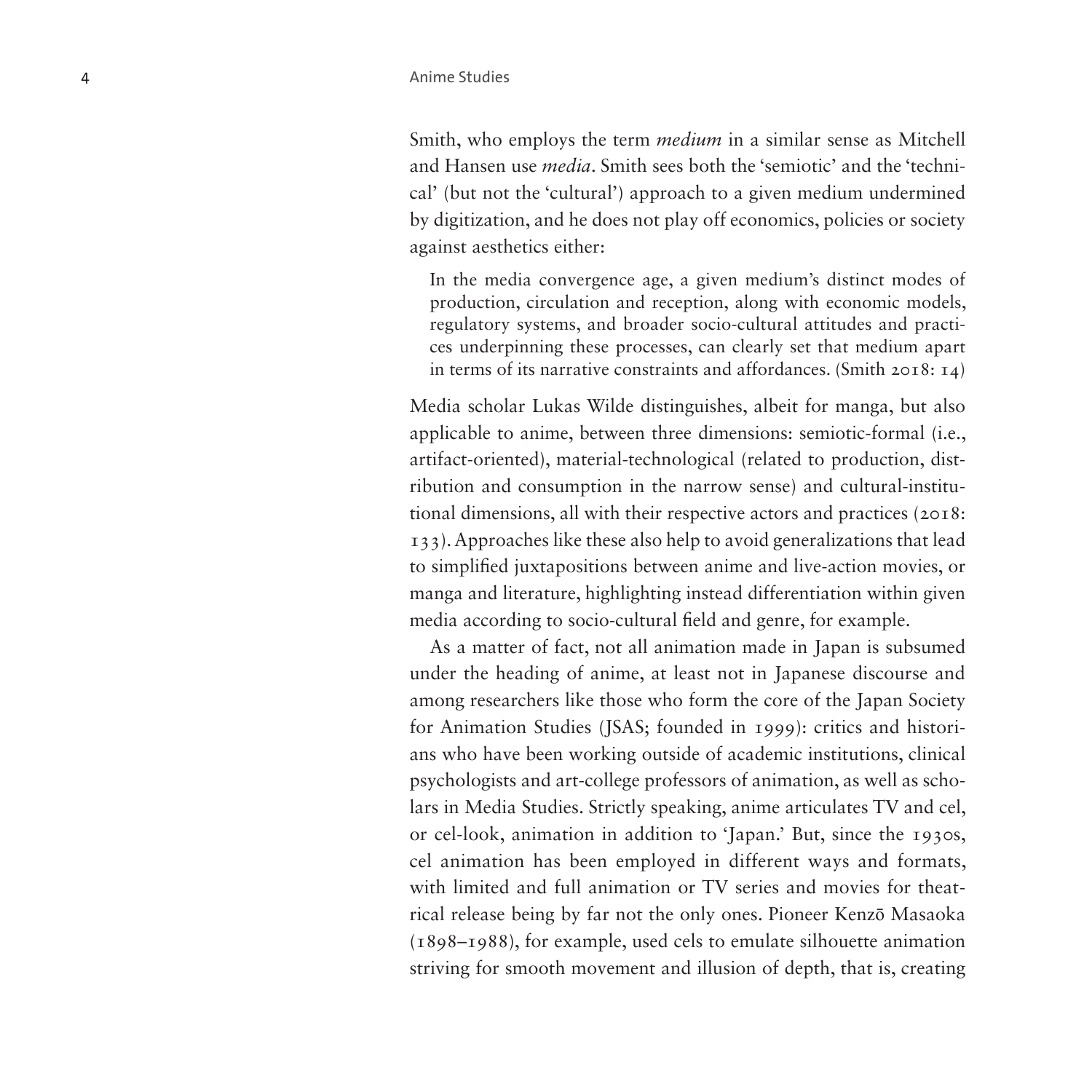a "cinematic impression" in his 5-minute sequence within *Momotar ō: Umi no shinpei*  (*Momotar ō: Sacred Sailors*, dir. Mitsuyo Seo, 1945, 74 min.) (Sano 2019: 19). In contrast, by tendency, the following are not included in anime even if they are cel-animated: Japanese TV commercials of the 1950s, experimental films of the 1960s by the Animation Group of Three (*Anim ēshon sannin no kai*) (cf. Morishita 2018), award-winning shorts by independent animators such as Nobur ō Ōfuji (1900–61) and K ōji Yamamura (b. 1964), fan-cultural reworkings of commercial productions like Anime Music Videos (cf. Brousseau 2020) or animation in video games. 'Anime proper' prioritizes entertaining genre fiction, which is distinguished from *anim ēshon/animation* as being industrially motivated, highly formu laic and more committed to audience participation than authorial intent. For film scholar Mitsuyo Wada-Marciano, anime is "a com mercial term invented and promoted with multiple marketing, targe ting, and formatting strategies in Japan and subsequently adapted to a global cultural level" (2010: 244). Jonathan Clements, who authored the most comprehensive English-language history of anime to date, introduces it "as a particular *kind* of Japanese animation, that diver ges in the 1970s by fastening itself to other objects and processes, including but not restricted to: foreign interest, transgression, visual cues, merchandising and integration into a media mix" (2013: 1, emp hasis in the original). Obviously, anime's media specificity has always included a certain openness, that is, the inclination to go beyond Japan, TV and cel animation.

While Clements regards serial puppet animation on TV as a fore runner of anime due to format (2013: 140), popular discourse clings to cels and limited animation and traces the beginnings of anime back to *Tetsuwan Atomu* (*Astro Boy* or *Mighty Atom*, dir. Osamu Tezuka, 1963–66). Its format of 25-minute-long weekly episodes comprising less than 5,000 cuts formed the standard for animated TV series until the late 1990s and has been increasingly accompanied by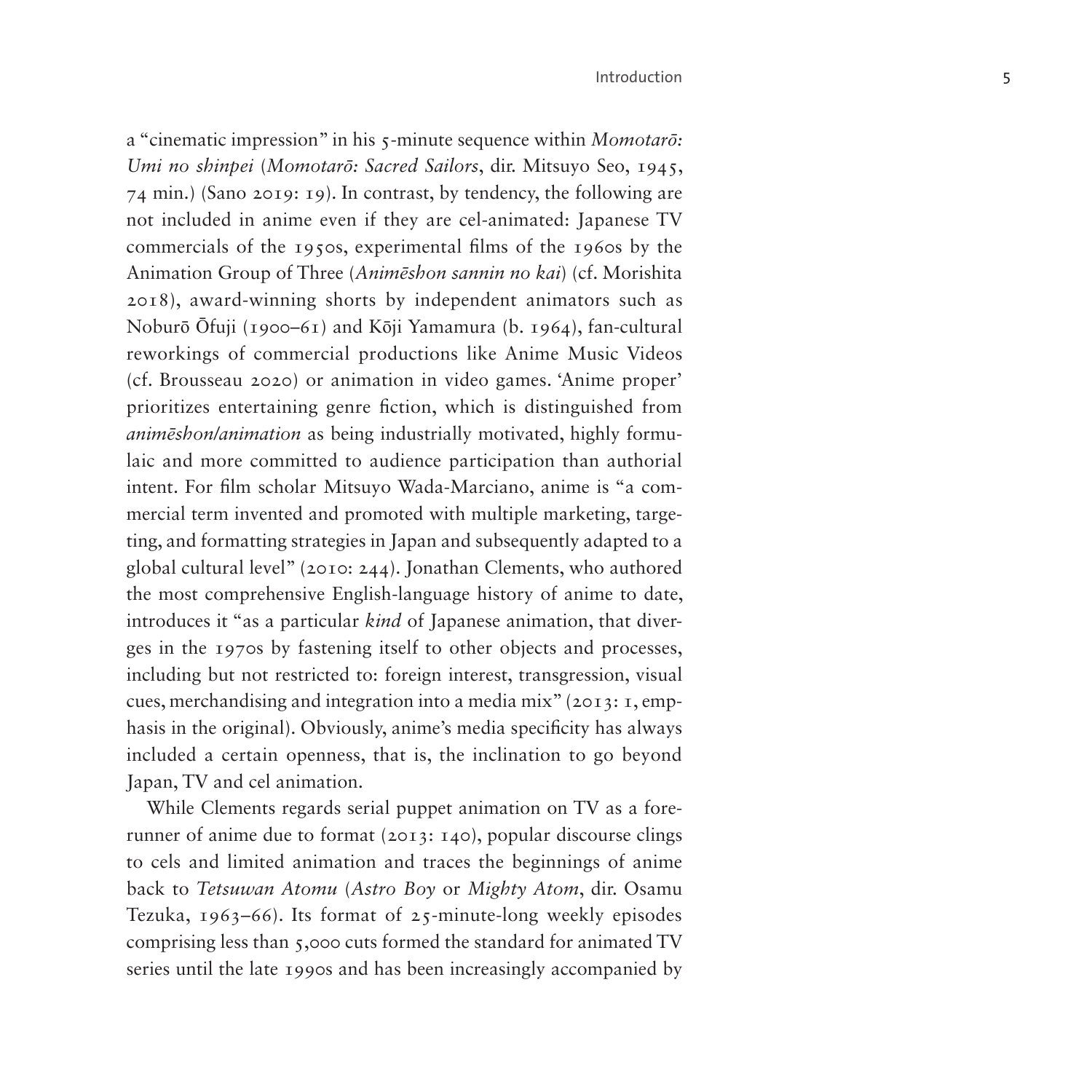feature-length franchise movies. With regard to media specificity as entwining textual with contextual characteristics, anime appears on the whole as an "assemblage of polarized tendencies" (Lamarre 2020: 317). In *The Anime Machine* (2009), Lamarre introduces several central terms related to production technology, most importantly *open compositing* (the variable layering of images enabled by the multiplane camera, which leads, among other things, to anime's characteristic placement of two-dimensional characters in front of apparently deep, three-dimensional backgrounds) and the *exploded view*, where the impression of depth appears from fragments spread across the picture plane instead of central perspective resting on a single vanishing point. This stylistic device was pushed forward by *EVA* and not limited to visuals: "In effect, the superplanar image—which brings multiple planes to the surface—unfolds as a superplanar narrative structure with multiple frames of reference . . ." (Lamarre 2009: 165).

Out of technical and economic constraints TV anime had to make do with immobility and discontinuity in several regards. This gave rise to an aesthetic of the *animetic interval*, as Lamarre calls it, where movement is rather suggested than represented (or fully animated), the visible is not necessarily in sync with the audible and, as seen in *EVA*, gaps and loose ends in narratives entice fan participation. Intervals induce *switching*. Recapitulating the lineage of anime-esque animation, Lamarre sees it arising "from transformations of an apparatus or social technology geared initially towards combining education and entertainment [in the case of *Momotarō: Sacred Sailors*], and then later towards code-switching, and finally towards mediaswitching" (Lamarre 2020: 322). Thus, compositing and switching connect characteristics of anime texts to exhibition formats and transmedia franchising.

Clearly, anime as media is not confined to the technical medium, or support, of cel animation. Before the introduction of cels in the 1930s, Japanese animation workshops were already engaged in the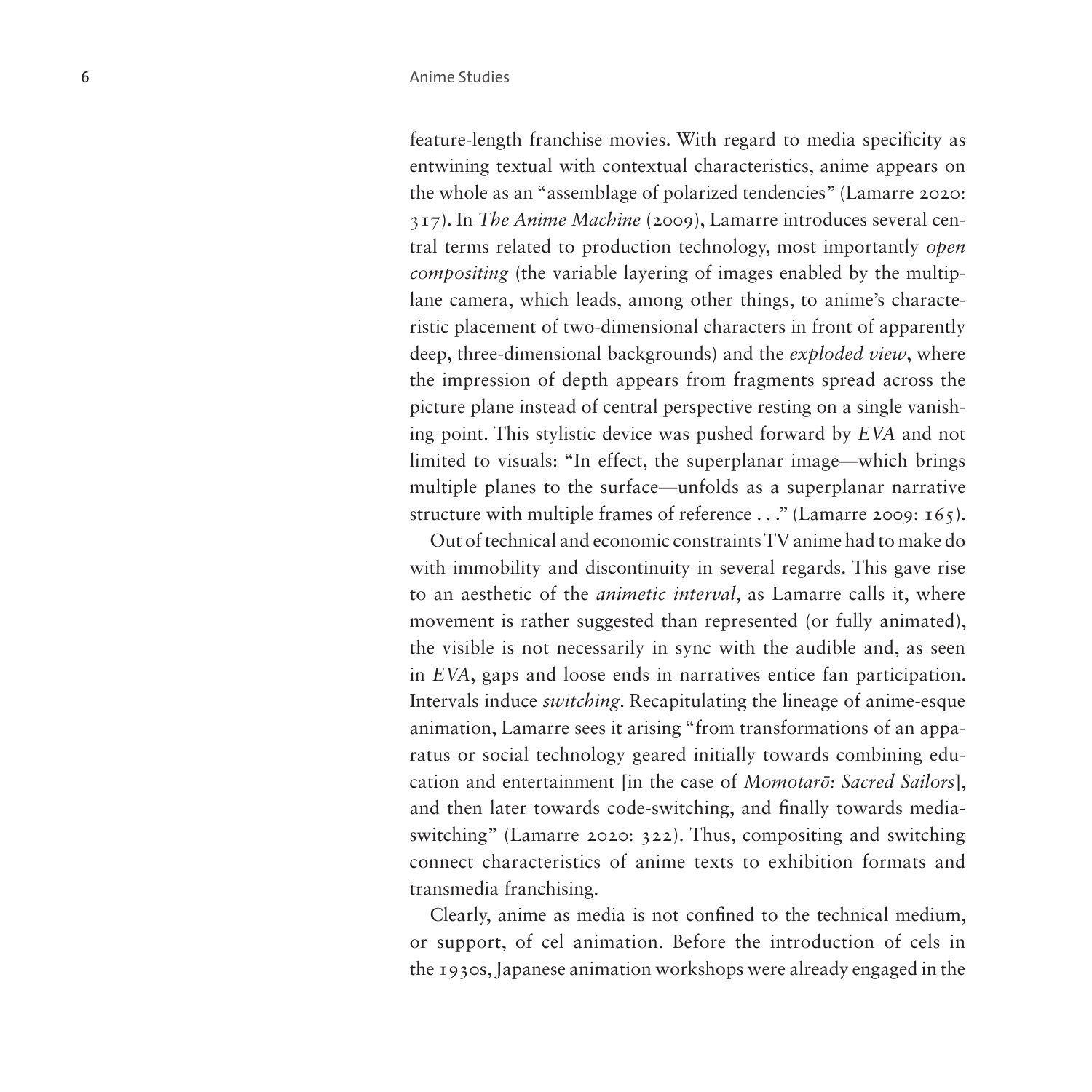compositing of images, drawn on paper and held together with glass plates (Lamarre 2020: 314). *EVA* director Anno himself used drawings on paper when he began creating animation on 8-mm film as a stu dent. His first attendance at PAF, the non-profit Private Animation Festival dedicated to amateur productions, in 1979 was crucial in that regard, as he encountered the work of Group Ebisen, to which today's art animator Yamamura and also animated-movie director Sunao Katabuchi (b. 1960) belonged back then. A year later, Anno showed his own animated metamorphoses drawn on paper at PAF, as part of Group Shado's program. It was in retrospect to this experience that he stated, "anime doesn't have to be cel" (Anno 1997: 32), when anime fans rejected the final *EVA* episodes 25 and 26 not only for the narra tive turn from robot action to interiority, but likewise for its deviation in medium, using pencil drawings on paper, photos, storyboard pages and so on (Chapter 1 by José Andrés Santiago Iglesias and Chapter 2 by Ida Kirkegaard provide a closer examination of Anno's bold aest hetic choices). At a point in time when Fuji Film, which had supplied celluloid films to Japanese studios since 1934, discontinued its pro duction in 1996, cels and mangaesque drawings were still regarded by fans as indispensable for anime proper. In addition to Anno's personal intention ("I drafted the final episode like that also because I was aiming at liberation from cel anime. Pigheaded anime fans maintain that it is not anime without cels, to my dislike," cited in Igarashi 1997: 45), it is interesting to note that in the pre-war period the medium (i.e., how an animated film was technically made) appeared less important to viewers than how it looked (Nishimura 2018: 59), namely, like a *manga film* (*manga eiga*) due to the entwinement of moving images (*<sup>d</sup>ōga*) with humorous drawings (*manga*). Accordingly, Asia's first feature-length cel-animated movie, the Shanghai-made *Ti ě shàn g ōngzh ǔ* (*Princess Iron Fan*, dir. Guchan and Laiming Wan, 1941, 103 min.) was marketed as 'long manga' (*ch ōhen manga*) upon its Japanese premiere in 1942 (Du 2019: 46–49). At that time, *manga* connoted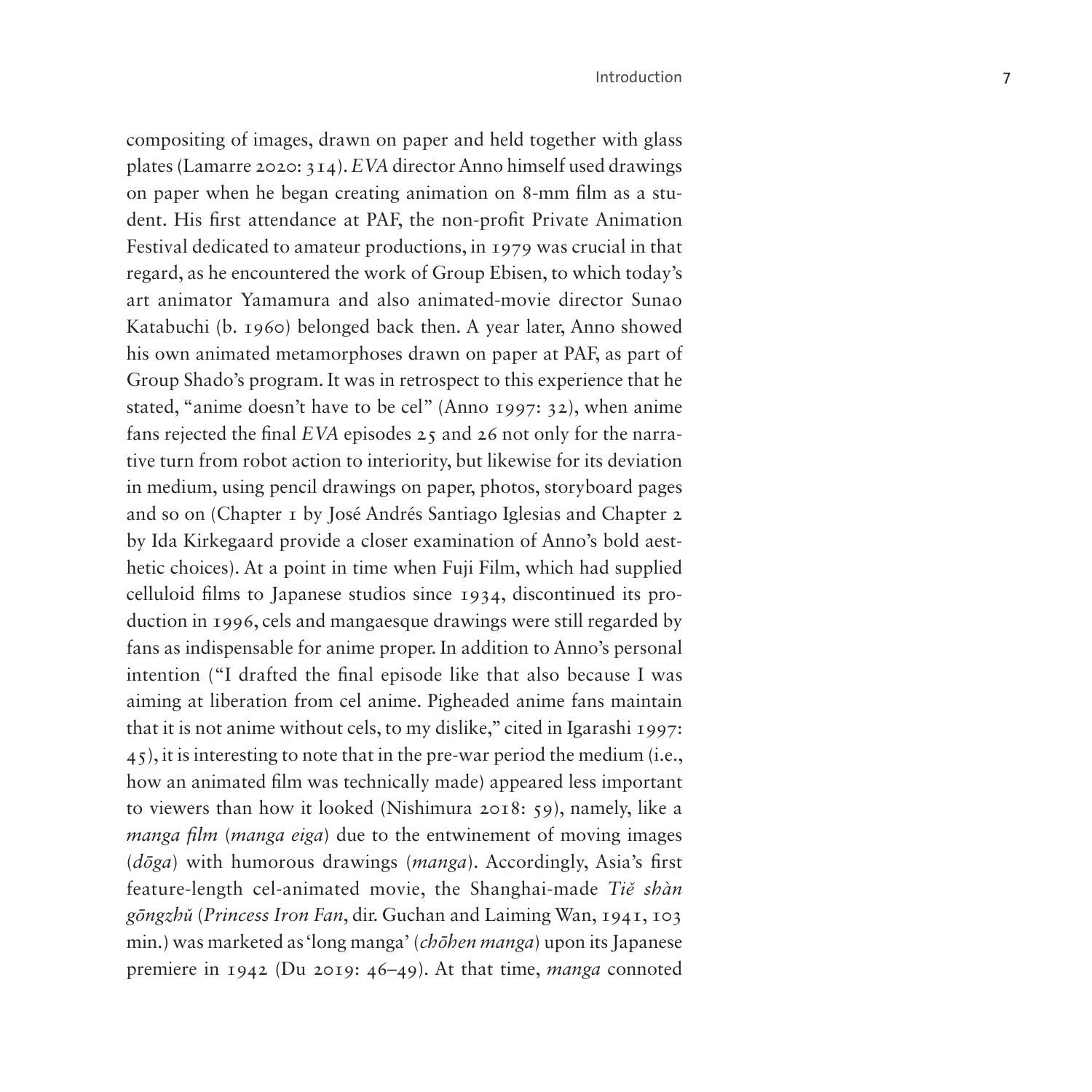primarily line drawings that served light-hearted educational stories for children (Nishimura 2018: 103). Animation historian Akiko Sano (2011: 74) describes the manga film as integrating flat, and as such mangaesque, character designs with spatial, by tendency, photorealist backgrounds.

Today, the term 'manga film' is mainly related to Hayao Miyazaki and his self-distancing from 'anime.' Remarkably, he has avoided the name 'animation,' which is favored in the field of art colleges and short-film festivals and is also attached to foreign animation auteurs like Jan Švankmajer and Yuri Norstein. With regard to these two artists, the pioneer of TV anime, Tezuka, reportedly introduced the term 'art animation' in the mid-1980s (Morishita 2018: 294) at around the same time when Miyazaki finished *Kaze no tani no Naushika* (*Nausicäa in the Valley of the Wind*, 1984, 117 min.) and began to label his works 'manga film.' In contrast to animation, 'manga film' suggests a commitment to feature-length narratives and stories which associate Japan. Such association is, however, not necessarily confined to setting and motifs, but it may also include the manga medium. As is well known, Miyazaki adapted Monkey Punch's *Lupin III* manga and furthermore serialized a graphic narrative of his own (*Kaze no tani no Naushika*, in *Animage*, 1982–94). As such, his animated movies already approximate anime, which is known for close ties to *story manga*, with its black-and-white sequences of still, paneled images on paper (cf. Steinberg 2012). But Miyazaki occasionally also employs anime-esque techniques and motifs, such as limited animation and cute 'anime smiles.' Traditional Film Studies publications tend to regard the relation of anime and manga film in Miyazaki's work as succession in a rather teleological way: turning away from TV and its manga-based series, and steering toward auteur movies instead (Greenberg 2018: 61). In actuality, Miyazaki's works occupy less an opposing than an intermediate position, as, for example, instan ces of collaboration with Anno indicate. Both directors have been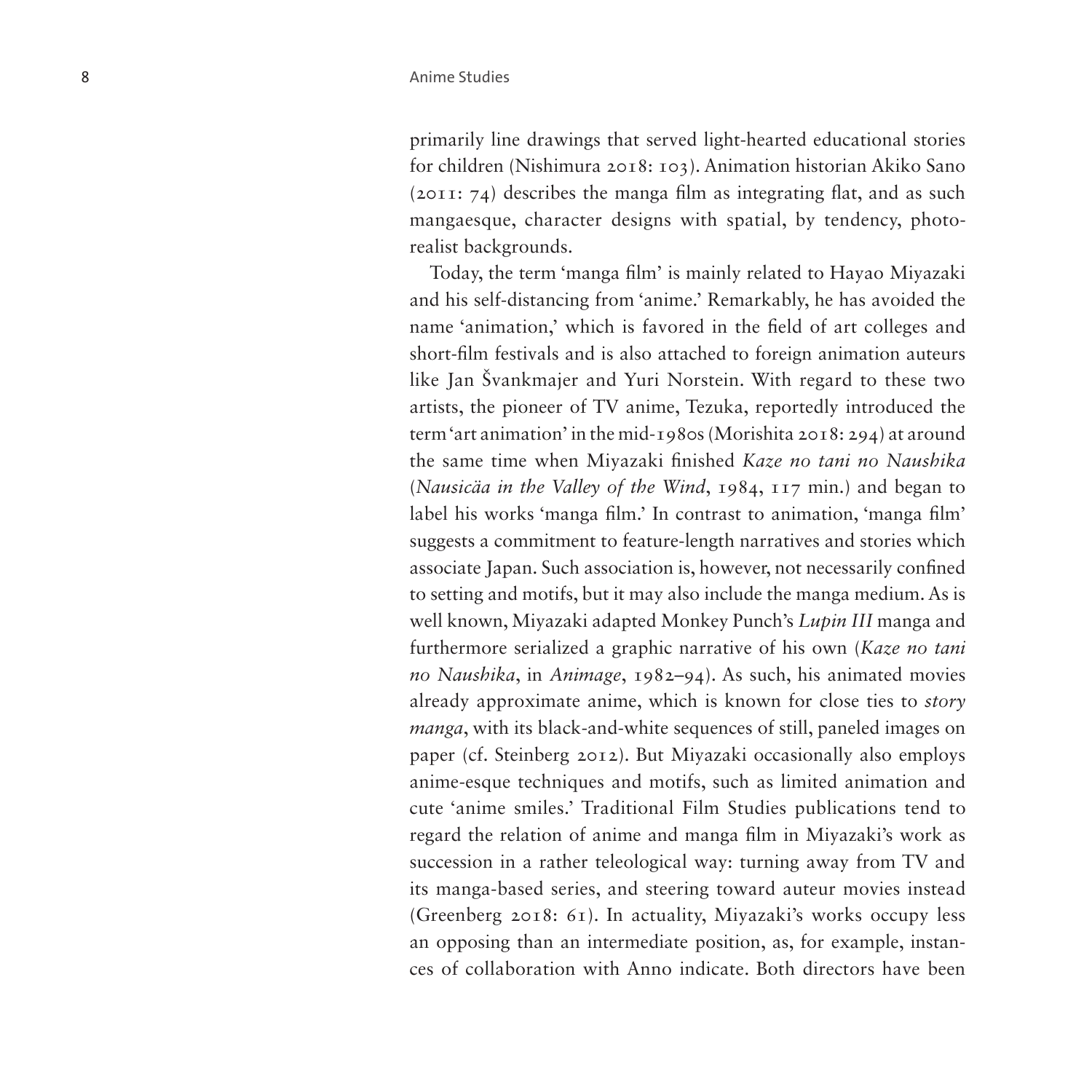acknowledged for their efforts in the mid-1990s to depart from the genealogy of industrial anime albeit with opposite vectors, namely, from without and from within (Igarashi 1997: 11–16). But Anno had also worked as an animator on the giant warriors in *Nausicäa*, and eventually he performed the voice of the protagonist in Miyazaki's *Kaze tachinu* (*The Wind Rises*, 2013, 126 min.). Furthermore, it is the reception of Miyazaki's works abroad that may suggest an intermedi ary position: "Just as the transnational reproduction, promotion and dissemination of Studio Ghibli's texts worked to spread Miyazaki's cinema as a new kind of art animation, fans have actively embraced that cinema for the resistant and ambiguous subcultural capital that it affords . . ." (Rendell & Denison 2018: 11).

The emphasis on 'animation' in the wider sense or even art ani mation, which is maintained in Japanese criticism against 'anime,' is primarily a matter of cultural field. But animosity against anime is not limited to Japanese discourse. In her monograph on 'Japanese anima tion,' film historian Maria Roberta Novielli uses the word anime once, in a footnote (2018: 58), concordant with her preference for experi mental short films in the wake of Yamamura. In contradistinction, historians may apply the word anime retrospectively without consi dering discourse traditions, as is the case with Frederick S. Litten's investigation of early Japanese animation (2017). Much aware of such traditions are Japan Studies scholars Alistair Swale (2015) and Christopher Bolton (2018). But while they include the word anime in the title of their monographs, their actual discussion gives preference to animation auteurs and feature films that are not affiliated with franchises and as such not exposed to the distributive power of TV. Due to their bounded narrative structure and "their higher produc tion standards" (Bolton 2018: 18), such movies appear to recommend themselves to critical intellectual readings, whereas TV anime series invite material (i.e., not ideology-focused) consumption, fan-cultural sharing and affective engagement. It is further noteworthy that recent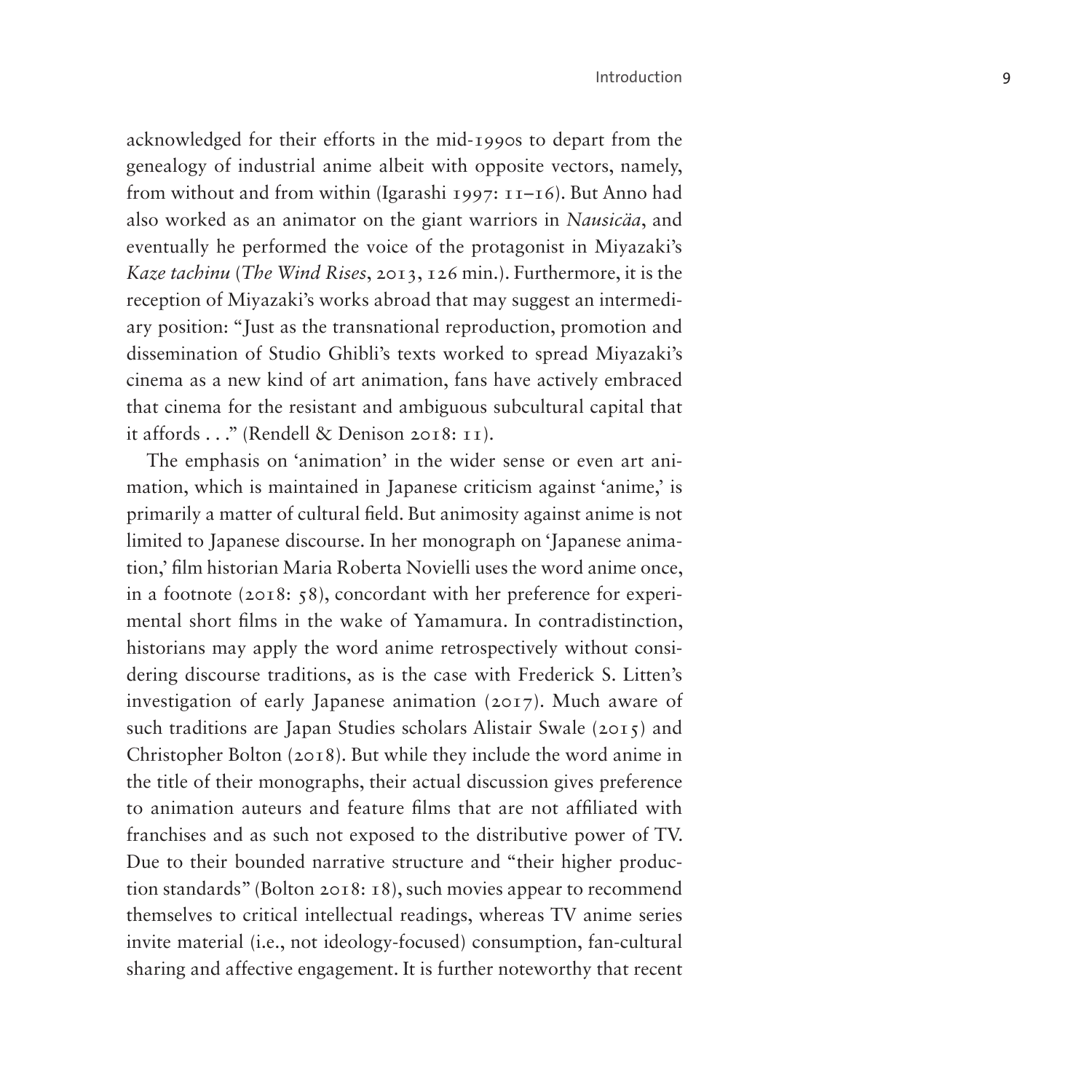media-theoretical approaches exercise restraint with regard to the term anime, but for different reasons. An emphasis is put on transnational networks in the age of digitization and "distributive experiences" that relate to "a different economy, a different temporality, a different phenomenology and a different memory structure in the social than the 'classic' model of cinematic spectacle" (Zahlten 2019: 314). Here, anime is conceived "less as a subgenre of animation but an organizing principle" (ibid.: 312). Media practices come to the fore, mediations and modi of "techno-social existence" (Lamarre 2018: 10), and the focus is less on anime than "animation produced via Japan" (Lamarre 2020: 322) in order to escape fixation on both national markets and media specificity. But the fact that the discursive 'nationalizing' of anime (i.e., its ascription to Japan) paradoxically increases in proportion to transnational distribution (Zahlten 2019: 313) may be taken up as a challenge to revisit the media-cultural identity of anime under transmedial and transcultural conditions. The anime-typical assemblage of polarized tendencies could also be discovered in the relation between dissolution and reinforcement of media specificity.

The chapters of this volume present 10 different aspects of Anime Studies, beginning with close attention to textual characteristics in the first half and broadening the scope to include subcultural discourse, genre categorizations, franchising and fandom in the second half. Chapter 1 by José Andrés Santiago Iglesias investigates anime as filmic media and pays special attention to forms of animating movement. Taking its departure from *EVA*'s famous long static shots and the definition of anime in general as limited animation, it demonstrates how immobility and mobility are actually interrelated, and it suggests not to conceptually juxtapose limited and full animation, but rather trace the variable ratio of almost motionless extended cuts and sequences of high-speed editing. In addition to this 'ratio dynamism,' two more aesthetic devices are analyzed: synecdoches that allow for indirect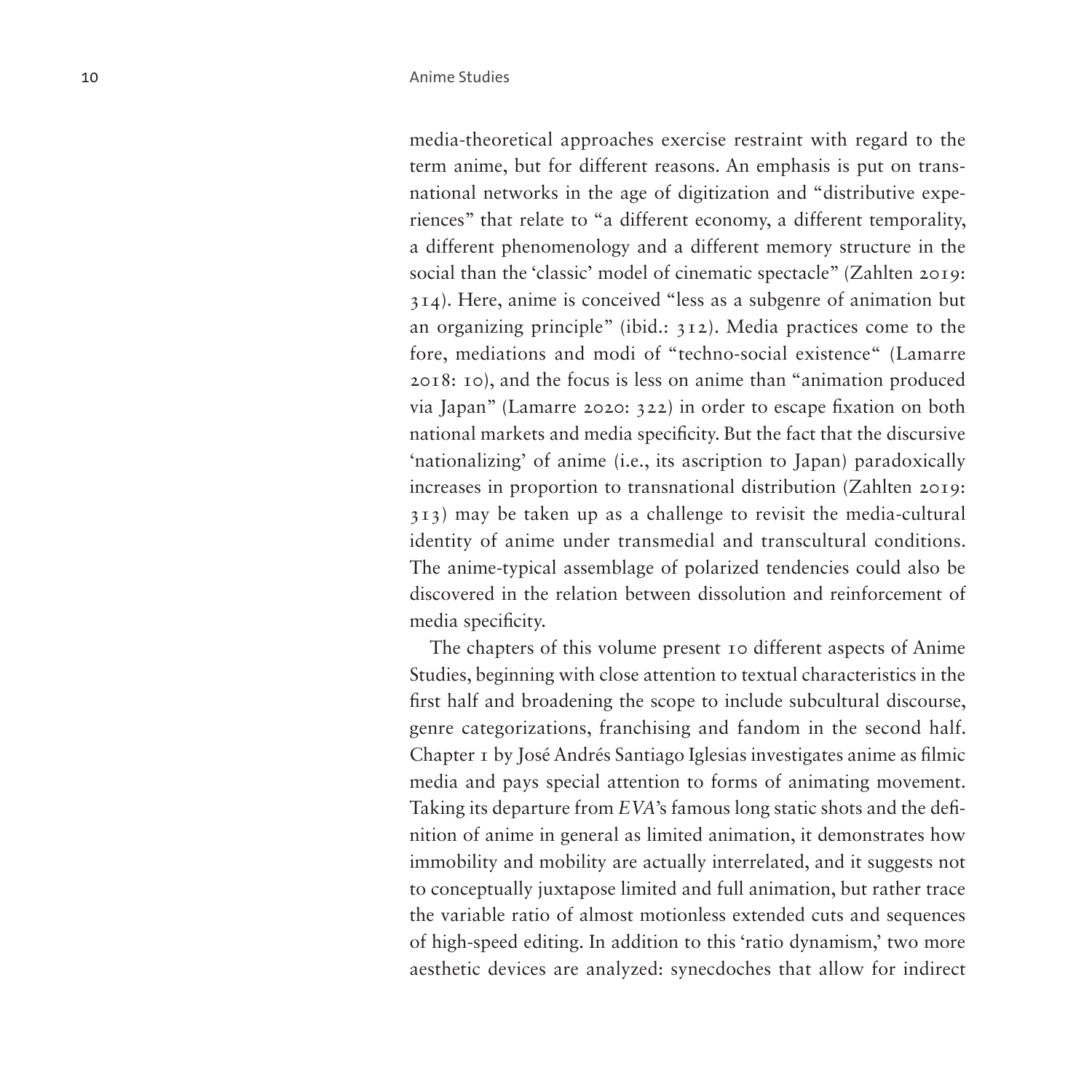presentation of the main action; and line drawings, whose potential to interconnect without being fully animated is revealed with regard to comics, in particular the interrelation between panels. In Chapter 2 by Ida Kirkegaard, the anime-typical cel bank takes centre stage. Set up for each individual production, this pool of cuts intended for reuse had initially been deemed aesthetically unfavorable, a deficiency just like the immobility due to limited animation, but it developed into a style of its own, as evinced by *EVA*. While Chapter 1 argues against the simple binarism between stillness and movement, Chapter 2 employs bank cuts to question the opposition between repetition and originality, as well as that between fantasy narratives and realism in favor of an assemblage, so to speak, that takes the form of animespecific realism and leans on viewers' familiarity with a whole set of visual and auditory conventions, intradiegetically as well as intramedially consistent narrative codes, and an audience engagement that oscillates between code recognition and affection. The chapter shows in particular how *EVA* first constructs anime-specific hyperrealism typical of the robot, or more precisely *mecha*, genre and eventually subverts it.

Chapters 3 and 4 explore anime with regard to sound, a dimension that has only recently begun to attract academic attention. In Chapter 3, Heike Hoffer provides a musicological analysis of the use of classical music in anime on the example of Beethoven's 9th and the "Ode to Joy," which plays a central role in *EVA*'s episode 24. Contributing a new aspect to the Anime Studies issue of repetition and 'recycling,' the chapter considers not only the deliberate use of the "Ode to Joy" in the *EVA* narrative (as anticipation of tragic events or dramatization), but also its connotations in contemporary Japan, resting on people's intimate relationship to it, for example, through amateur choirs. Thus, it becomes clear how anime conjoins traditional 'high culture' and contemporary subculture through emotional and social investment. While a discussion of anime music in general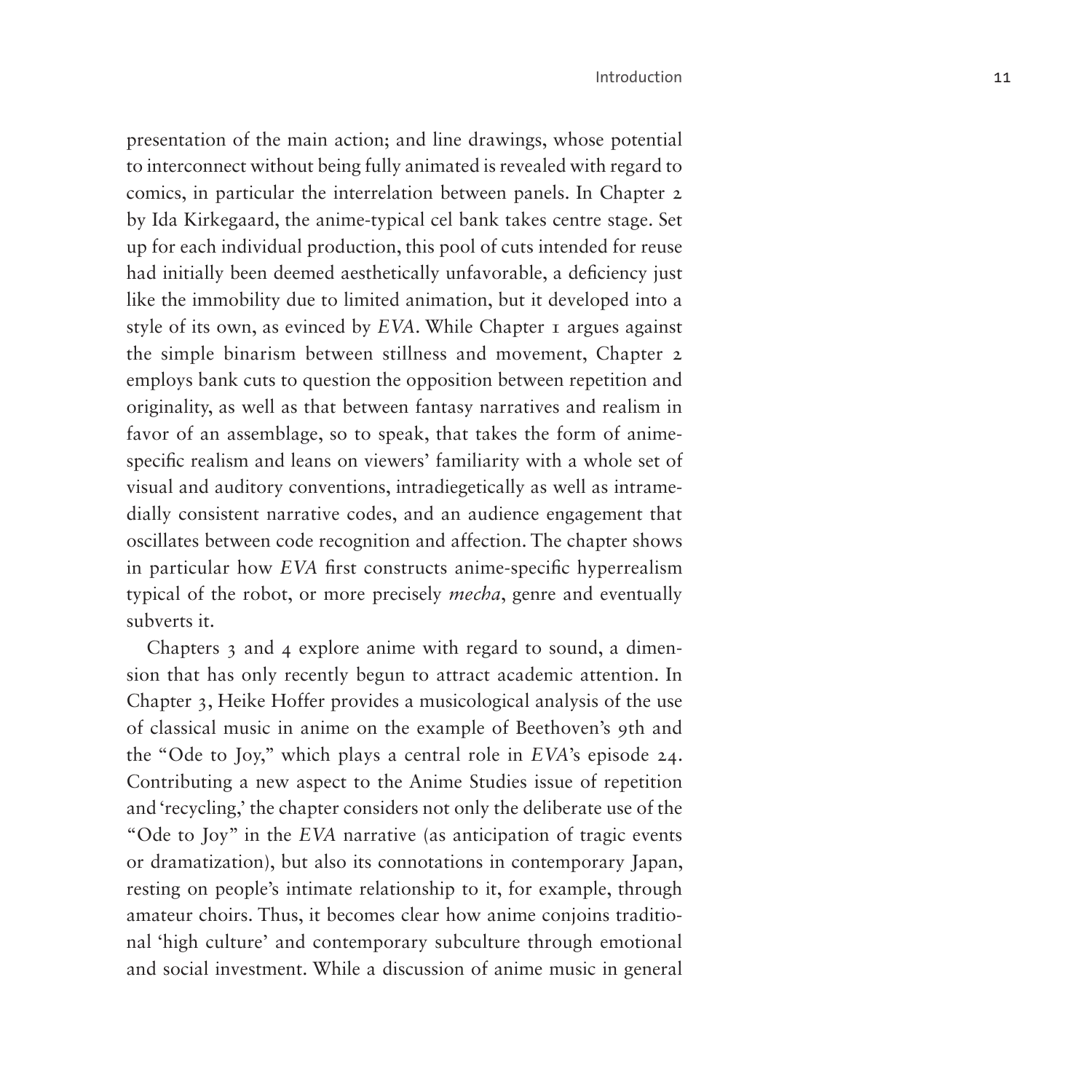and *EVA*'s soundtrack in particular is not part of this volume, Minori Ishida addresses another crucial element of anime in Chapter 4: the voice actor. Her main focus is on gender, or more specifically anime's tradition of having women perform as boy protagonists, and how in the case of *EVA* the intra- and extratextual performance by Megumi Ogata attracted female viewers to robot anime. As distinct from contemporaneous South Korea, the anime media had already significantly matured in 1990s Japan, including a whole media environment that gave rise to voice-actor stardom. From an aesthetic point of view, it is noteworthy how the anime-typical discrepancy between the visible and the audible has changed since *EVA*. Ishida reminds us that precisely the visual dissimilarity between voice actor and anime character has been one of the main attractions for female audiences and an important resource of anime's aesthetic criticality.

Chapter 5 by Stevie Suan introduces anime as a performative media in a different way: It focuses on characters as actors or, more precisely, on how the way characters move creates different notions of selfhood. Whereas traditional *EVA* discourse has, for a large part, engaged in psychoanalytical readings of the characters and male otaku as their core target audience, Suan brings the perspective of environmental humanities into play and applies it to the two main types of character movement in anime, namely, embodied acting and figurative acting. He interprets the former as ultimately promoting an anthropocentric individualist subjectivity, and the latter as a kind of posthumanist objecthood that presents itself toward the end of the *EVA* series, among other things, in the form of characters assembled of parts of other characters.

Chapter 6 by Manuel Hernández-Pérez focuses on genre as a crucial part of Anime Studies. Recapitulating anime's global distribution since the mid-1990s, which has stretched from VHS and DVDs to TV channels and eventually streaming platforms, the chapter illuminates the contingency of genre categorizations, whether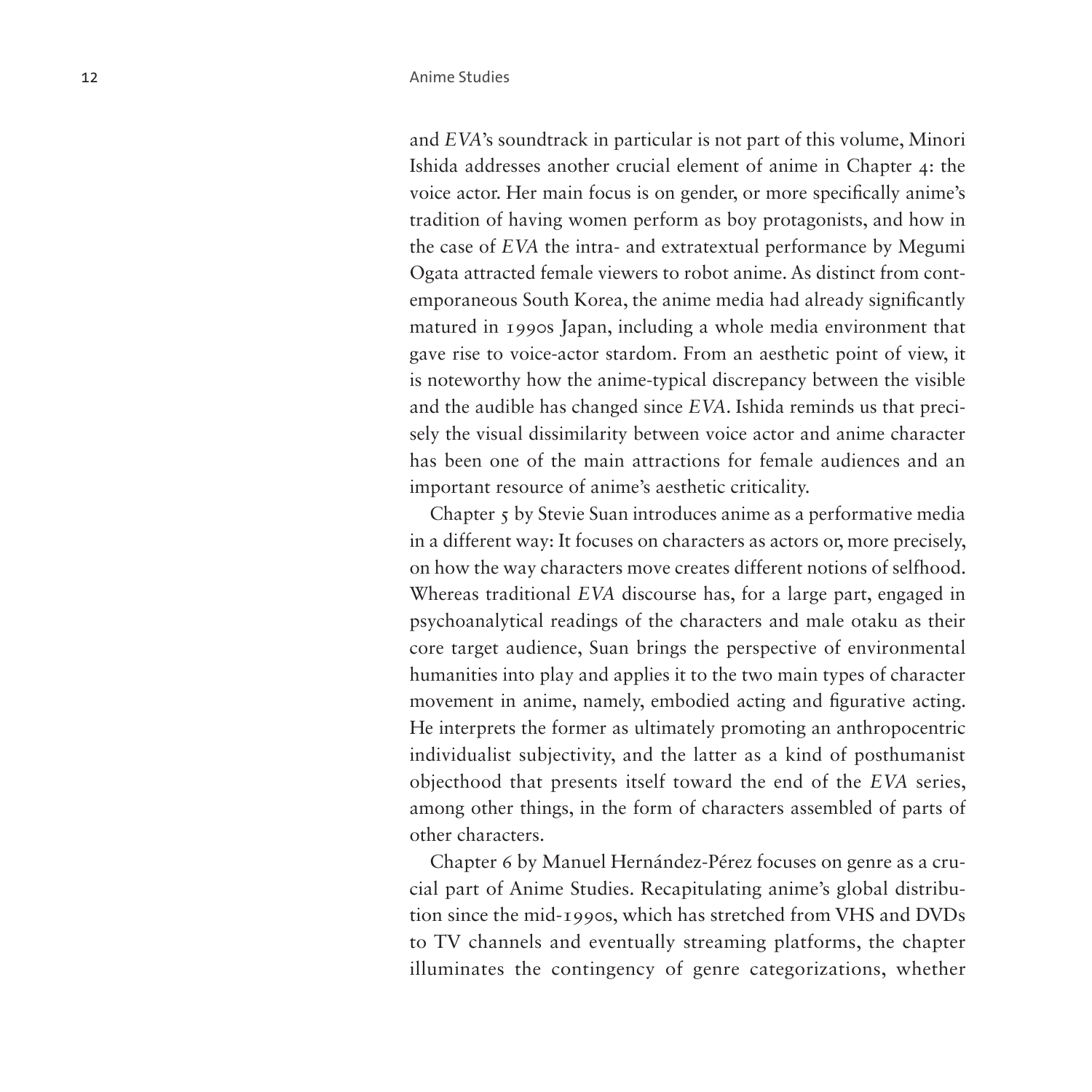demographical (*EVA* as targeted to boys, i.e., *shōnen*) or thematic (*EVA* as Science Fiction, robot and/or *mecha* anime). At the same time, it demonstrates how useful the focus on genre still is, not only with regard to recent marketing tags outside of the domestic Japanese context, but also with regard to identifying differences within anime—instead of homogenizing anime and juxtaposing it, for example, to live-action cinema.

The last four chapters of this volume approach *EVA* and, through it, anime mainly from the perspective of users and their critical or affective engagement. Chapter 7 by Zoltan Kacsuk explains how closely the discursive construction of *EVA* as a landmark anime was tied to the subculture of otaku, introducing an enormous amount of representative Japanese voices and shedding light on a field of criticism located in between academia and fandom, that is typical of popular media in Japan, not only anime. While the chapter is informed more by Fandom Studies than anime research, it points to some important issues with regard to the latter. For example, it illuminates the segmentation of fandoms in the early 1980s, when separate communities emerged around Science Fiction literature, manga and anime and different modes of engagement evolved according to these different objects. It also historicizes the relation between otaku and anime, showing how anime occupied a privileged position especially for the second generation of otaku at a time when anime production, distribution and consumption was not yet extensively digitized. In this context, investigating media-specific approaches to anime on the example of *EVA* recommends itself precisely because *EVA* appealed to a core audience of viewers who were interested in anime's media specificity (and who were disappointed in view of their assumptions being subverted by the final episodes). Reversely, this fact may suggest that the focus on media specificity is outdated.

However, the *EVA* franchise continues unabated, and Chapter 8 by Olga Kopylova may stimulate a discussion of possible reasons for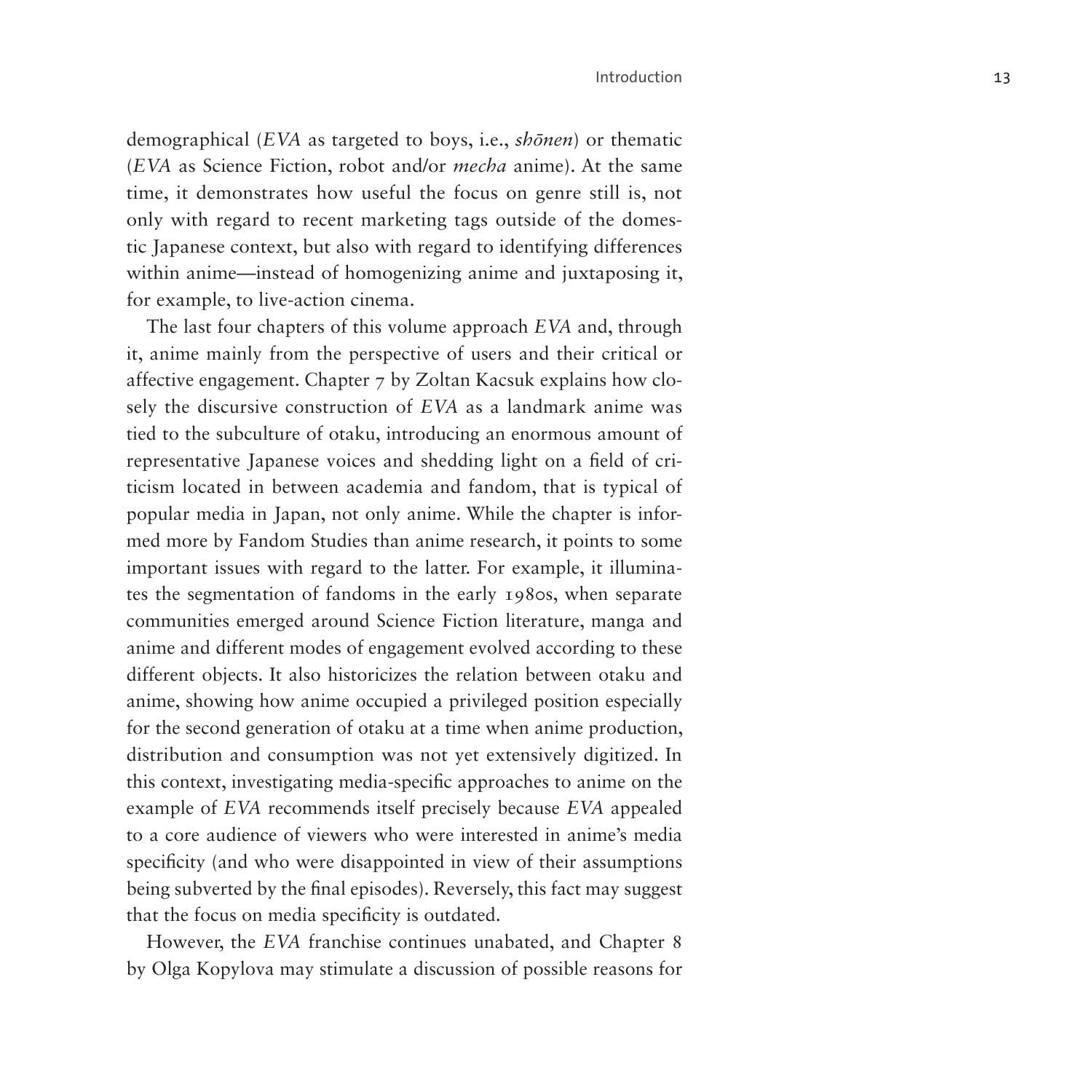that insofar as it introduces in detail transmedial franchises of narrative texts in its first part, and modes of engagement with them in its second part, taking its departure from a critical discussion of Hiroki Azuma's theory of 'database consumption' (2009 [2001]).<sup>[3](#page-13-0)</sup> Anime is addressed here as a narrative media, open to franchising and adaptation, for example, in manga and games. Differentiating between narrative-driven, (story)world-driven and 'database'-driven franchises on the one hand, and between encyclopedic, forensic and affective modes of fan engagement as ways to enjoy *EVA* as a transmedial franchise on the other, the chapter traces the changing significance of narrative and representational contents for active users through manga adaptations of *EVA*, which, again, are read as indicative of fannish modes of engagement: Apocalypse and trauma are met with striking indifference, while playful practices prevail. This links Chapter 8 to the subsequent Chapter 9, by Selen Çalık Bedir. Similarly interested in narratives, it focuses on anime as gamelike narratives, carving out their particularities in comparison to *EVA* video games. Rather than fannish engagement, it juxtaposes gameplay and narrative consumption, and it examines respective preferences induced from elements such as alternative scenarios and inconsistent causality.

The final chapter, Chapter 10, by Jessica Bauwens-Sugimoto, returns the focus to fans, but fans whose affective engagement with the characters and the textual openness of *EVA* leads to the production of fan fiction, which deserves conceptualization as a media in itself. With its focus on the mainly feminine boys-love fandom, the chapter connects to Ishida's study of voice actors as an attempt to feed gender-conscious perspectives into Anime Studies by paying tribute to other than male actors on the side of both production and consumption. It also connects to the above-mentioned fannish indifference toward *EVA*'s life-and-death issues that have been so prevalent in psychoanalytically informed feminist discussions and in broader otaku discourse. The playfulness of mainly female fans is interpreted

<span id="page-13-0"></span><sup>3.</sup> As one of the few media-theoretical texts available in English, Azuma features in many chapters of this volume, however, not necessarily in a canonical manner.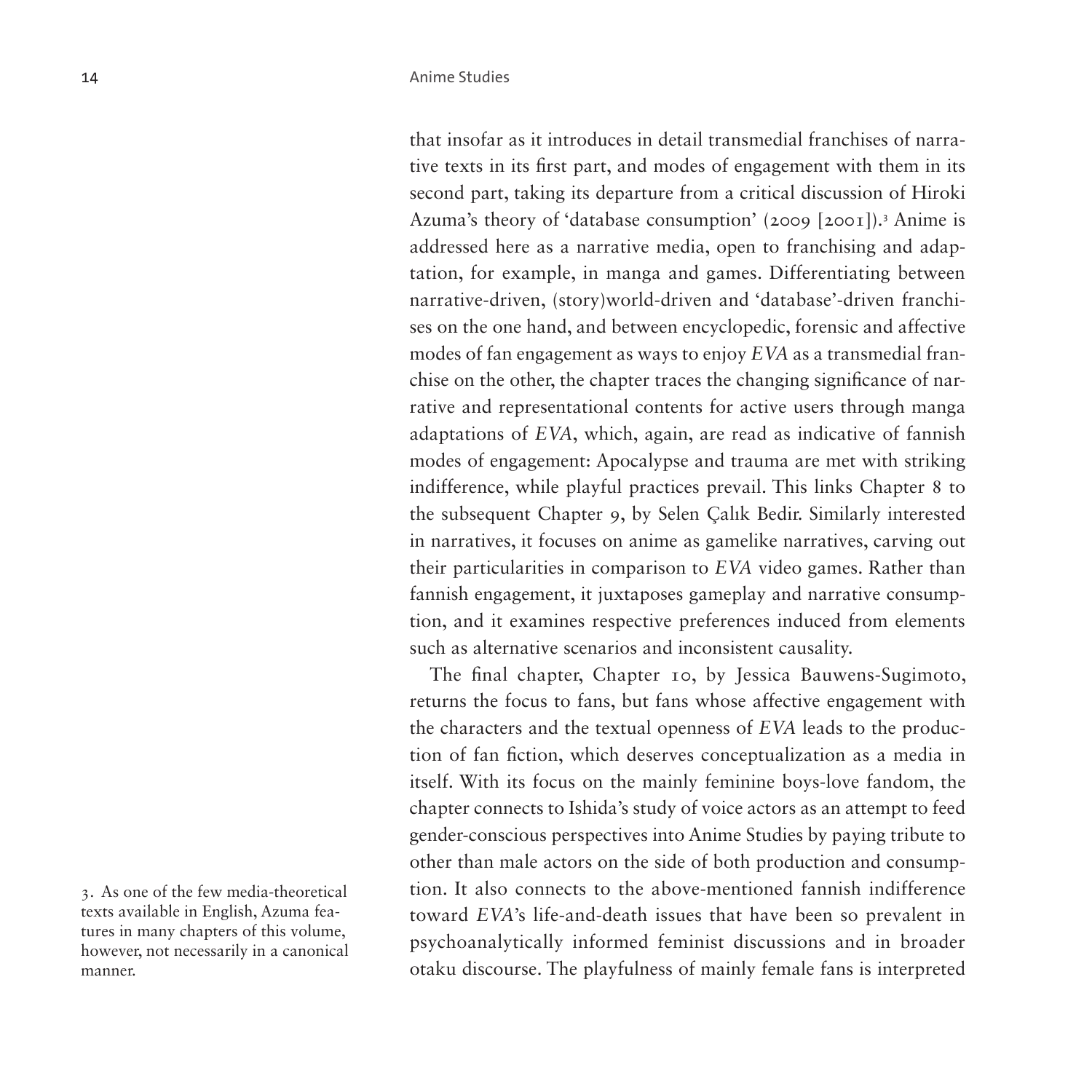as a subversive revelation of the masculine anthropocentric overtone of the *mecha* genre, as well as the tradition of *EVA* reception.

All in all, the chapters of this volume share several concerns across their different emphases, which can be regarded as forms of assemblage: between aesthetic forms and economic constraints, media texts as artifacts and situated media experiences, anime's media-specific identity and media-ecological embeddedness, specific local situations and global flows. All contributions exercise restraint with regard to strictly representational readings of *EVA*, traditionally related to religion (touched upon briefly in Chapter 6), psychoanalysis or the 'lost decade' in Japanese society. As mentioned at the beginning of this Introduction, this volume does not claim to be a comprehensive or authoritative guide to *EVA*. Too many aspects are missing, among which two appear especially vital: the anime-specific economics of EVA, from funding to licensing,<sup>[4](#page-14-0)</sup> and the distribution and reception of *EVA* in Asia, the Chinese-language markets to begin with. Yet, it is hoped that the contributions assembled here provide a first step to reconsider anime, media specificity and *EVA*, which may lead to a broader critical discussion.

# **References**

- Anno, H. (1997). *Anno Hideaki parano Evangerion* (ed. K. Takekuma). Tokyo: Ohta shuppan.
	- \_\_\_\_\_\_\_. (2019). "EVA" no na o akuyō shita GAINAX to hōdō ni tsuyoku ikidōru riyū. *Diamond online*, 30 December. Retrieved from: <https://diamond.jp/articles/-/224881>
- Azuma, H. (2009) [2001]. *Otaku: Japan's Database Animals*. Minneapolis: University of Minnesota Press. (Introduction and translation by J. E. Abel & S. Kono).
- Berndt, J. (2018). Anime in Academia: Representative Object, Media Form, and Japanese Studies. *Arts*, 7(4), 56. Retrieved from: DOI: [https://](https://doi.org/10.3390/arts7040056) [doi.org/10.3390/arts7040056](https://doi.org/10.3390/arts7040056)

<span id="page-14-0"></span>4 See Denison 2018; Anno 2019; Denison 2020.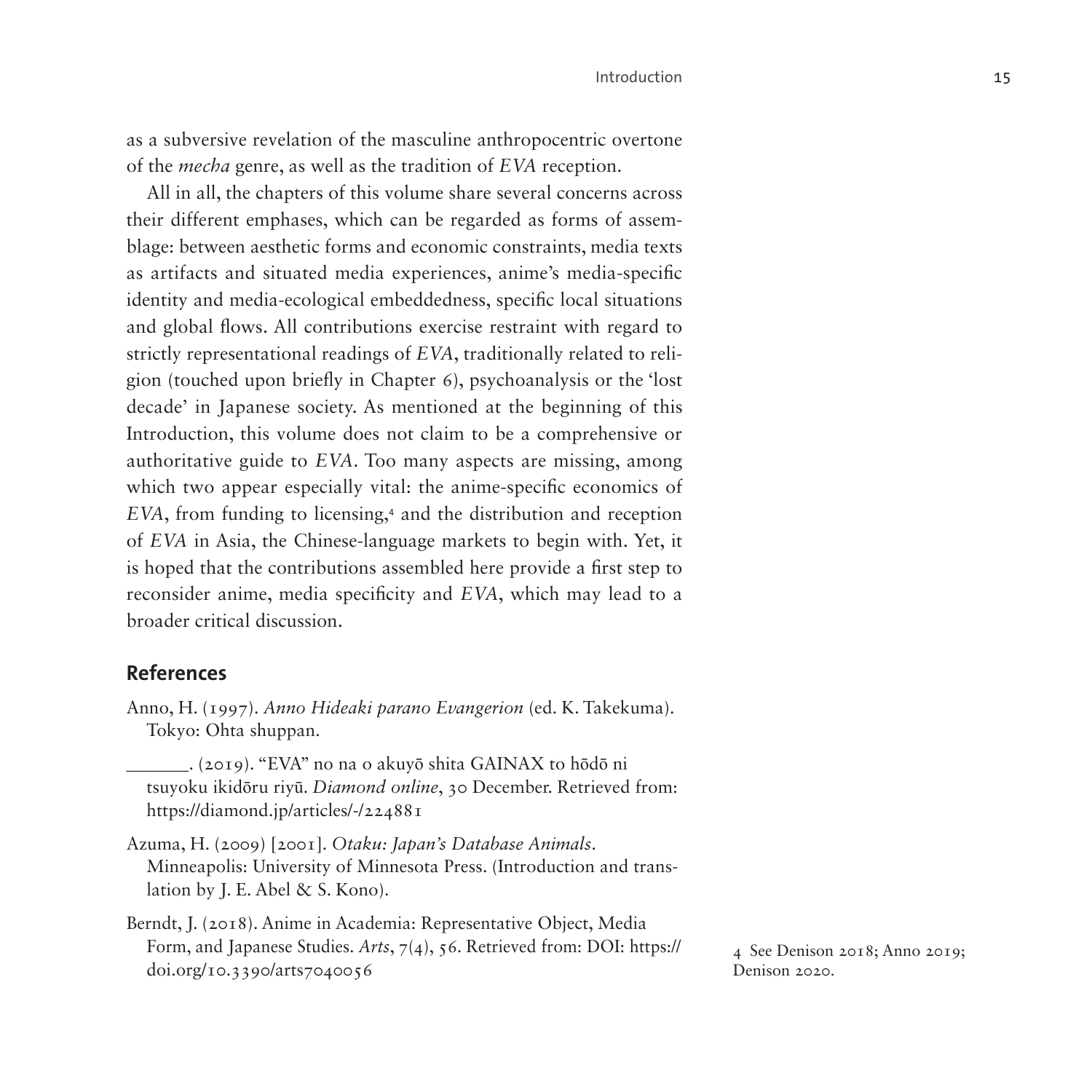Bolton, C. (2002). From Wooden Cyborgs to Celluloid Souls: Mechanical Bodies in Anime and Japanese Puppet Theater. *positions*,  $10(3), 729 - 771.$ 

\_\_\_\_\_\_\_. (2018). *Interpreting Anime*. Minneapolis: University of Minnesota Press.

Brousseau, J. (2020). "SO MANY FEELS~!" Queering Male Shonen Characters in BL Anime Music. *Synoptique*, 9(1), 95–107.

Carroll, N. (1985). The Specificity of Media in the Arts. *The Journal of Aesthetic Education* 19(4), 5–20.

Clements, J. (2013). *Anime: A History*. London: Bloomsbury.

Denison, R. (2018). Anime's distribution worlds: Formal and information distribution in the analogue and digital eras. In F. Darling-Wolf (ed.), *Routledge Handbook of Japanese Media* (pp. 578–601). New York: Routledge.

\_\_\_\_\_\_\_. (2020). Transmedial relations—Manga at the movies: Adaptation and intertextuality. In H. Fujiki & A. Phillips (eds.), *The Japanese Cinema Book* (pp. 203–213). London: Bloomsbury.

- Du, D. Y. (2019). *Animated Encounters: Transnational Movements of Chinese Animation, 1940s–1970s*. Honolulu: University of Hawai'i Press.
- Fujiki, H. and Phillips, A. (eds.). (2020). *The Japanese Cinema Book*. London: Bloomsbury.

Greenberg, C. (1940). Towards a New Laocoön. *Partisan Review*, July– August, 296–310.

- Greenberg, R. (2018). *Hayao Miyazaki: Exploring the Early Work of Japan's Greatest Animator*. London: Bloomsbury Academic.
- Igarashi, T. (ed.). (1997). *Evangerion kairaku gensoku*. Tokyo: Daisan Shokan.

Lamarre, T. (ed.). (2002). Special issue "Between cinema and anime." *Japan Forum*, 14(2), 183–370.

\_\_\_\_\_\_\_. (2009). *The Anime Machine: A Media Theory of Animation*. Minneapolis: University of Minnesota Press.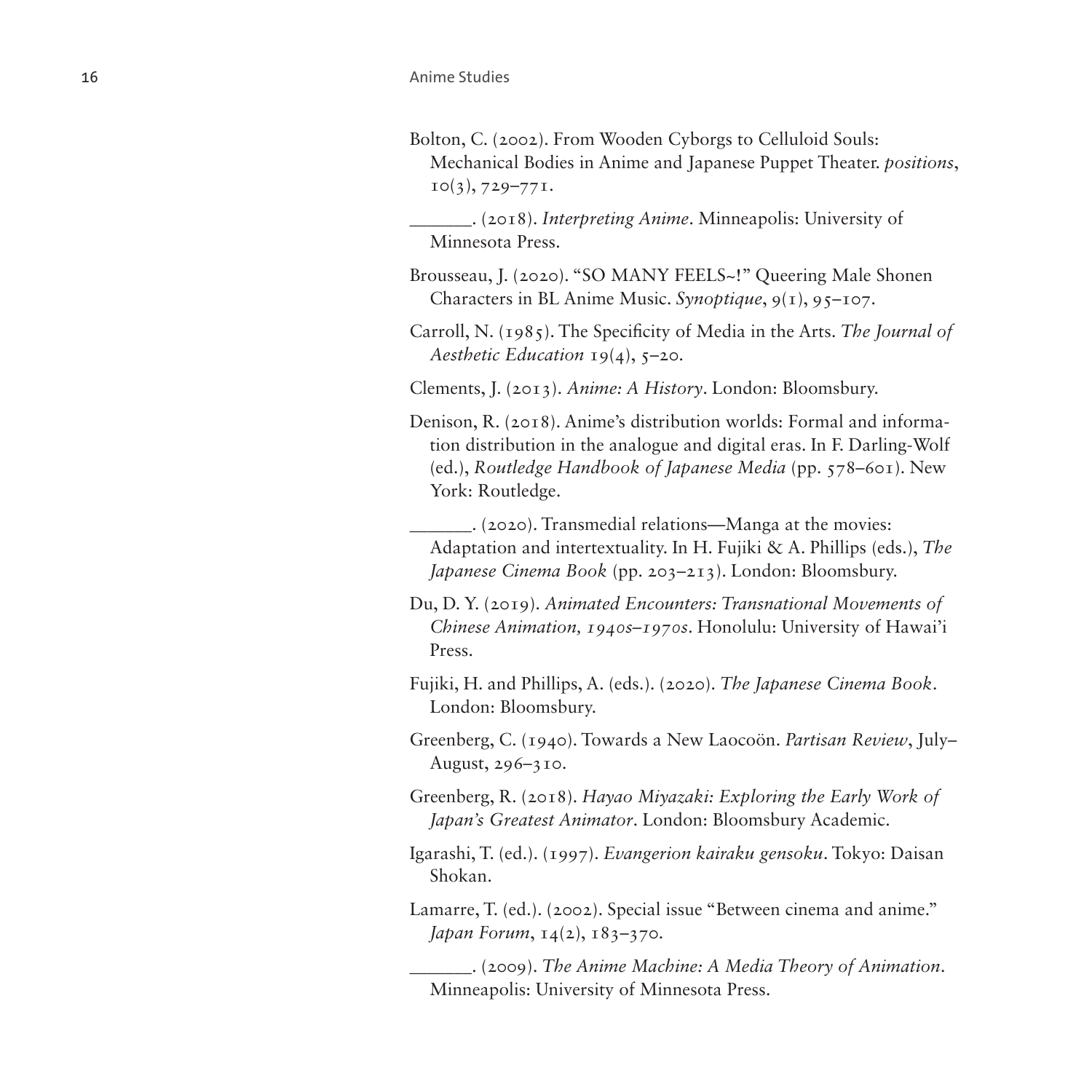\_\_\_\_\_\_\_. (2018). *The Anime Ecology: A Genealogy of Television, Animation, and Game Media*. Minneapolis: University of Minnesota Press.

\_\_\_\_\_\_\_. (2020). Anime. Compositing and switching: An intermedial history of Japanese anime. In H. Fujiki and A. Phillips (eds.), *The Japanese Cinema Book* (pp. 310–324). London: Bloomsbury.

- Litten, F. S. (2017). *Animated Film in Japan until 1919: Western Animation and the Beginnings of Anime*. Norderstedt: BoD.
- Mitchell, W. J. T. and Hansen, Mark B. N. (eds.). (2010). *Critical Terms for Media Studies*. Chicago and London: University of Chicago Press.

Morishita, T. (2018). Shōgyō to geijutsu no aida ni aru kojin seisaku animēshon no ba ni tsuite no kōsatsu: "Animēshon sannin no kai" o tegakari ni. *Nagoya geijutsu daigaku kenkyū kiyō* 39, 287–303. Retrieved from: [http://www.nua.ac.jp/kiyou/kiyou2018\\_2.php?file](http://www.nua.ac.jp/kiyou/kiyou2018_2.php?file=/0002%8C%A4%8B%86%8BI%97v%91%E639%8A%AA%81i%98_%95%B6%81j/0019%90X%89%BA%96L%94%FC.pdf&name=%90X%89%BA%96L%94%FC.pdf) [=/0002%8C%A4%8B%86%8BI%97v%91%E639%8A%AA%81i](http://www.nua.ac.jp/kiyou/kiyou2018_2.php?file=/0002%8C%A4%8B%86%8BI%97v%91%E639%8A%AA%81i%98_%95%B6%81j/0019%90X%89%BA%96L%94%FC.pdf&name=%90X%89%BA%96L%94%FC.pdf) [%98\\_%95%B6%81j/0019%90X%89%BA%96L%94%FC.pdf](http://www.nua.ac.jp/kiyou/kiyou2018_2.php?file=/0002%8C%A4%8B%86%8BI%97v%91%E639%8A%AA%81i%98_%95%B6%81j/0019%90X%89%BA%96L%94%FC.pdf&name=%90X%89%BA%96L%94%FC.pdf) [&name=%90X%89%BA%96L%94%FC.pdf](http://www.nua.ac.jp/kiyou/kiyou2018_2.php?file=/0002%8C%A4%8B%86%8BI%97v%91%E639%8A%AA%81i%98_%95%B6%81j/0019%90X%89%BA%96L%94%FC.pdf&name=%90X%89%BA%96L%94%FC.pdf)

- Napier, S. (2001). *ANIME from Akira to Princess Mononoke*. New York: Palgrave.
- Nishimura, T. (2018). *Nihon no animēshon wa ikani shite seiritsu shita no ka*. Tokyo: Shinwasha.
- Novielli, M. R. (2018). *Floating Worlds: A Short History of Japanese Animation*. Boca Raton, FL: Taylor & Francis.
- Rendell, J. and Denison, R. (2018). Special Edition Editorial: Introducing *Studio Ghibli*. *East Asian Journal of Popular Culture*, 4(1), 5–14.
- Sano, A. (2011). "Animēshon" no meishō no hen'yō to "geijutsusei" nitsuite. *Bijutsu Forum 21*, #24, 73–78.
- \_\_\_\_\_\_\_. (2019). Momotarō: Umi no shinpei-ron: Kokusaku animēshon no eizō jikken. *The Japanese Journal of Animation Studies*, 20(1), 17–29.
- Smith, A. N. (2018). *Storytelling Industries: Narrative Production in the 21st Century*. Cham, Switzerland: Palgrave Macmillan.
- Steinberg, M. (2012). *Anime's Media Mix: Franchising Toys and Characters in Japan*. Minneapolis, MN: University of Minnesota Press.